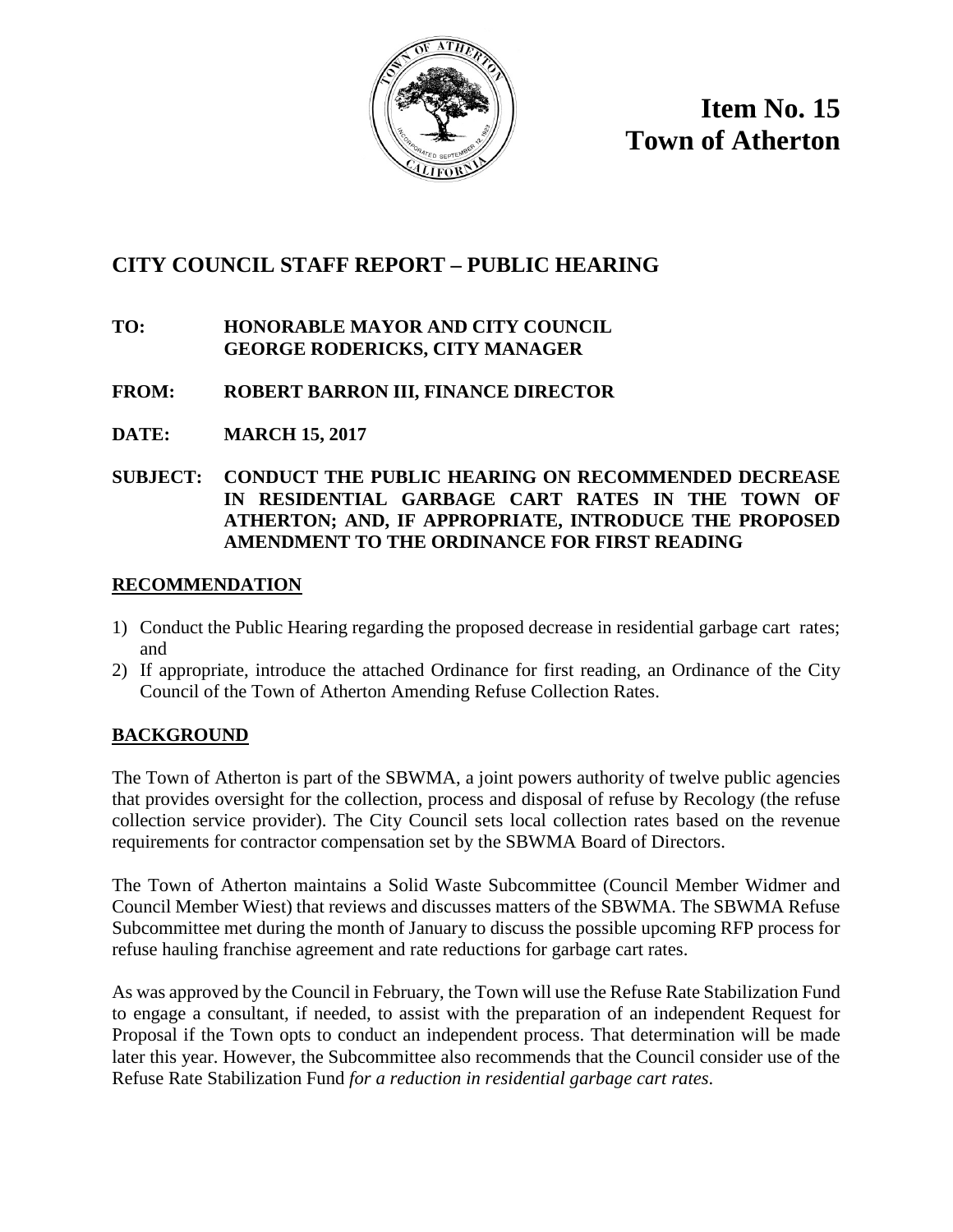**Public Hearing on Recommended Decrease to Residential Garbage Cart Rates in the Town of Atherton March 7, 2017 Page 2 of 4**

# **ANALYSIS**

The Town currently has \$1,179,053 in its Rate Stabilization Fund. This includes a surplus balance of \$279,189 that was remitted to the Town for the 2015 rate calendar year. These funds may be used to offset refuse program costs. One such example of such use is if there are shortfalls in revenue rate collections, to meet refuse compensation collection costs, the Town may use the Rate Stabilization costs to offset any shortfall. The next collection rate impact projections for calendar year 2016 will be released in May 2017. It is anticipated that the Town will again have a surplus. The Town will request a refund of this surplus fund balance in July into the Town's Rate Stabilization Fund.

Member agencies are obligated to set rates to generate the revenue needed to offset the contractor's (Recology) compensation, the pass-through cost components of disposal expense, and agency fees. Agencies that set rates lower than needed and experience a shortfall in revenue are liable for future interest rate charges from Recology.

Staff posted a notice of a Public Hearing of the proposed decrease to the residential garbage rates 10 days in advance of this meeting.

The Subcommittee recommends that with the present balance of the Rate Stabilization Fund, it is appropriate to reduce the residential garbage cart rates. The recommendation is to decrease the respective fixed cart rates for the black garbage container, which includes no additional charge for recycled materials or green waste collection. The proposal calls for a 10 percent (10%) reduction in the current rates. These adjustments are reflected in the attached ordinance.

Based on the present rate structures, the following is the calculation for Residential Garbage Cart Rates:

| <b>Cart Size</b> | <b>Current Rate</b> | <b>Proposed</b> |
|------------------|---------------------|-----------------|
|                  |                     | <b>New Rate</b> |
| 20 Gallon        | \$27                | \$25            |
| 32 Gallon        | \$55                |                 |
| <b>64 Gallon</b> | \$102               | \$93            |
| 96 Gallon        | \$152               |                 |

There is a minimum \$25 monthly flat fee on residential properties regardless of collections size for recycling, organics, waste for a property that uses the services or not (due to vacations/sale of a house/construction etc.). The current rate structure includes a fixed rate for each gallon of refuse, with no additional charge for recycled materials or green waste collection. The proposed new rates would look as follows: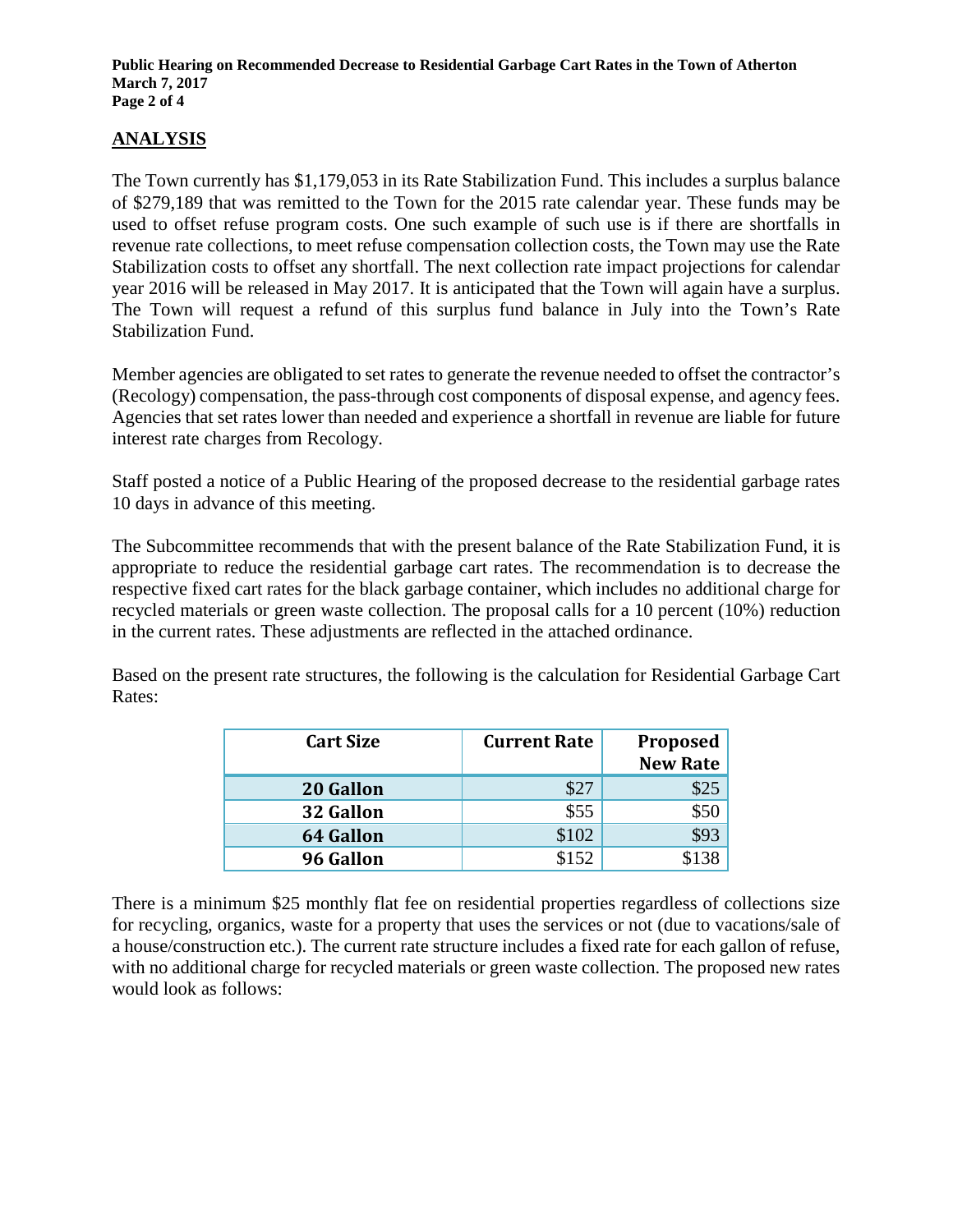**Public Hearing on Recommended Decrease to Residential Garbage Cart Rates in the Town of Atherton March 7, 2017 Page 3 of 4**

| <b>Cart Size</b> | <b>Current</b> | <b>Flat</b> | <b>PLUS</b>     | <b>Total</b>       |
|------------------|----------------|-------------|-----------------|--------------------|
|                  | Rate           | Fee         | <b>Standard</b> | <b>Current/NEW</b> |
|                  |                |             | Cart rate       | Rate               |
| 20 Gallon        | \$25           | \$25        |                 | \$25               |
| 32 Gallon        | \$50           | \$25        | \$25            | \$50               |
| <b>64 Gallon</b> | \$93           | \$25        | \$68            | \$93               |
| 96 Gallon        | \$138          | \$25        | \$113           |                    |

The Town's rate structure allows a resident to obtain additional green carts. These rate structures will remain the same for the  $3<sup>rd</sup>$  and  $4<sup>th</sup>$  carts and carts 5 and above.

The total number of 20 gallon carts are 461, 32 gallon carts are 891, 64 gallon carts 611 and 96 gallon carts are 390. If the number of refuse carts remain the same, the proposed decrease of rates reduces the revenue per month to the respective carts by \$922, \$4,455, \$5,499, and \$5,460.

*Below is a summary of the refuse Subcommittee's current proposals:*

• Residential customer accounts will see a decrease in refuse garbage rates based on the above respective carts of 10%.

The Town makes the following findings:

- A. The revenues derived from the decrease in residential garbage collection rates, do not exceed the funds required to provide refuse services pursuant to the Solid Waste/Recycling Collection Agreement.
- B. The revenues derived from the decrease in residential garbage collection rates will not be used for any other purpose other than pursuant to Solid Waste/Recycling Collection Agreement.

. *Attached is an Ordinance adjusting only the Residential Refuse Garbage Rates.* 

## **POLICY FOCUS**

The setting of refuse collection rates is a matter of policy discussion for the City Council. Establishing rates that reflect full cost recovery is consistent with the fee adjustment provisions of 10 day notice for public hearings to consider a proposed amendment to the ordinance.

## **FISCAL IMPACT**

Assuming a static number of carts, the recommended fee change per residential garbage cart use includes a *decrease* of \$16,336 per month or approximately \$196,032 per year. As mentioned in the staff report, the Town has a Rate Stabilization Surplus Fund balance of \$1,179,053 and is anticipated to receive a surplus for the 2016 rate year. The Town is well within the parameters to use the rate stabilization surplus for any true up of if there arises a deficiency of garbage rate revenue to operations expenses.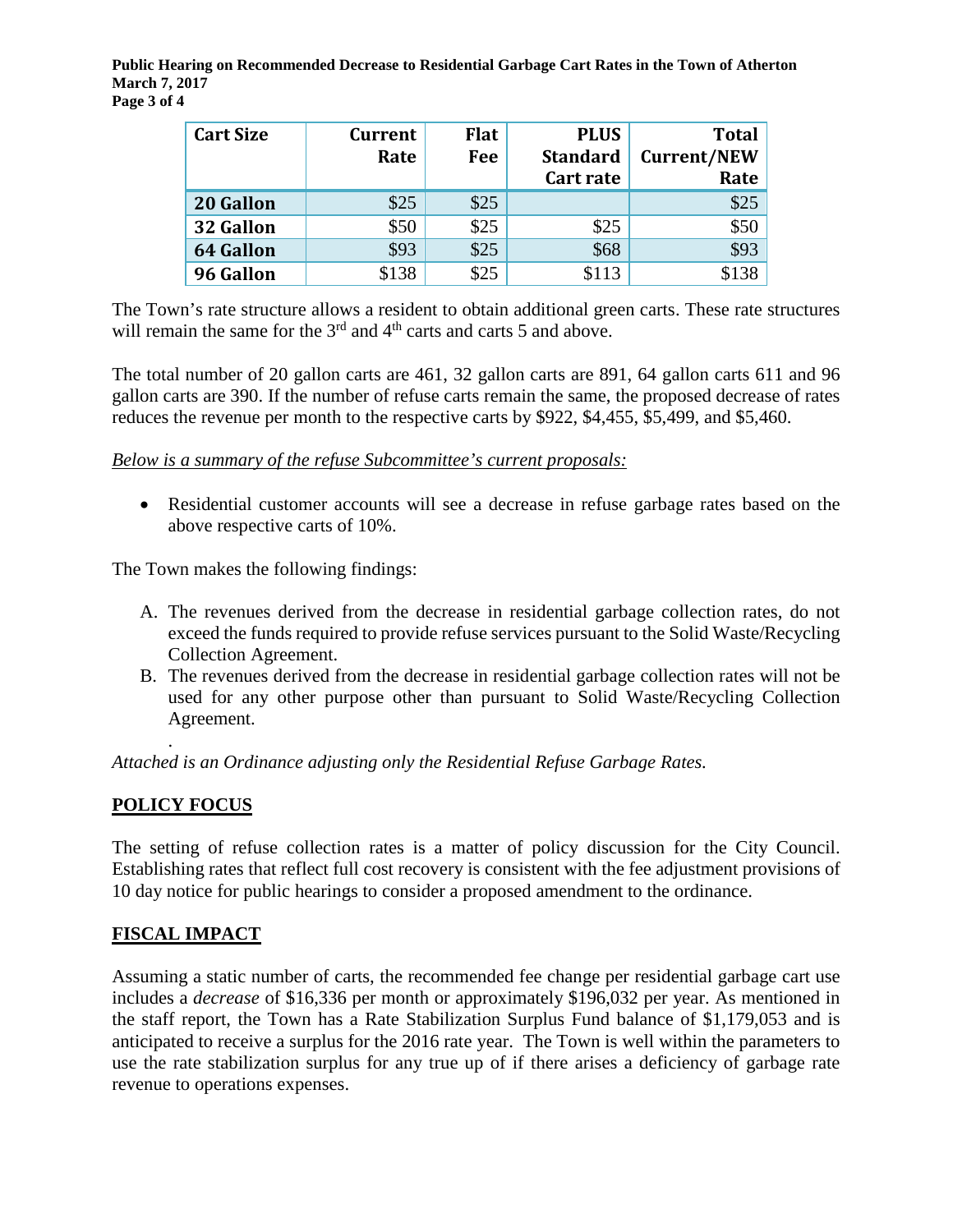**Public Hearing on Recommended Decrease to Residential Garbage Cart Rates in the Town of Atherton March 7, 2017 Page 4 of 4**

The Subcommittee believes that the recent changes in rate structure reflect a more accurate cost recovery model. Further, that with the pending franchise renewal, the Town's residents will be in a better position to whether any true-up that might occur.

#### **PUBLIC NOTICE**

Public notification was achieved by posting the agenda, with this agenda item being listed, at least 72 hours prior to the meeting in print and electronically. Information about the project is also disseminated via the Town's electronic News Flash and Atherton Online. There are approximately 1,200 subscribers to the Town's electronic News Flash publications. Subscribers include residents as well as stakeholders – to include, but be not limited to, media outlets, school districts, Menlo Park Fire Protection District, service provides (water, power, and sewer), and regional elected officials.

**ATTACHMENTS**

**Ordinance**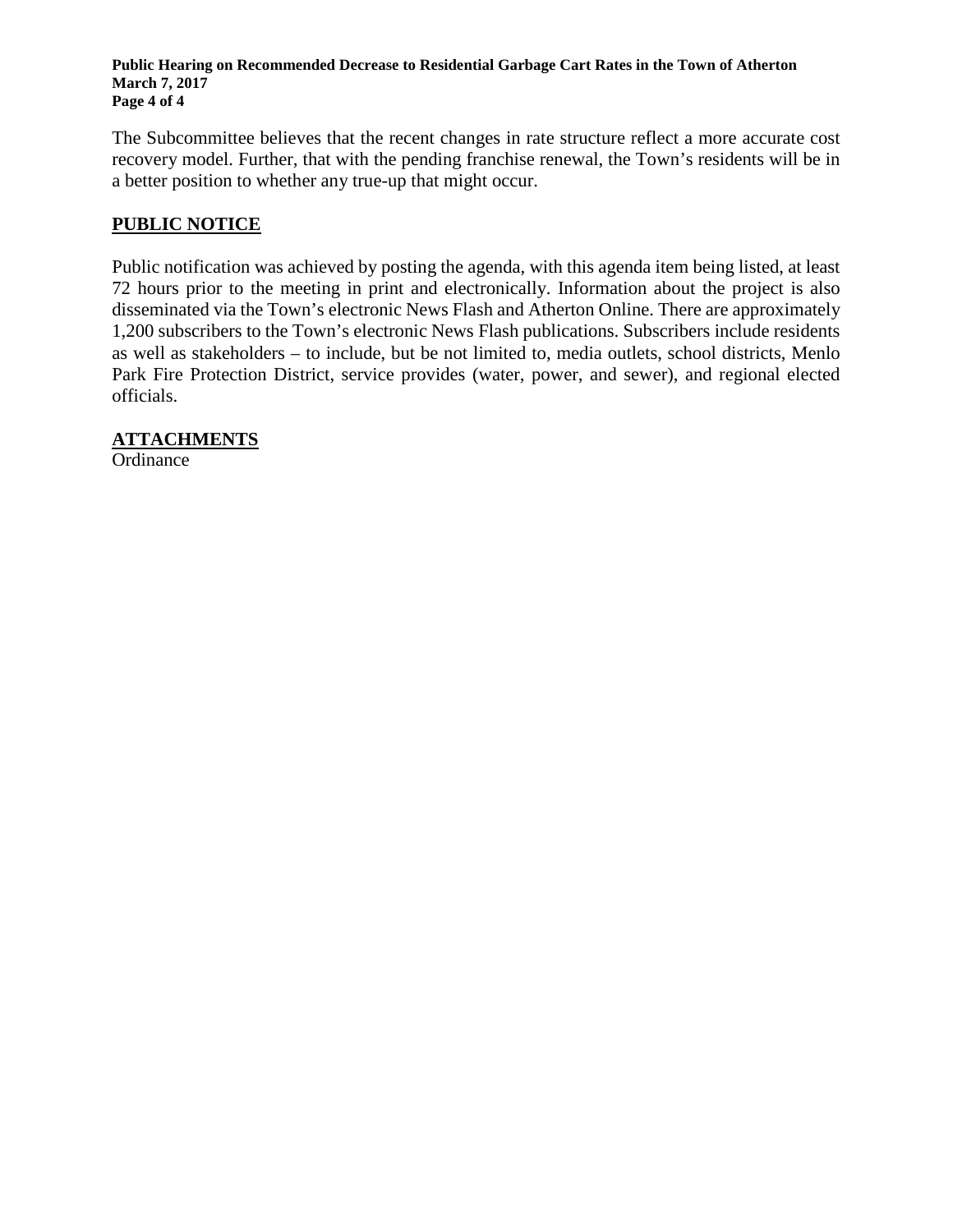#### **ORDINANCE XXX**

#### **AN ORDINANCE OF THE CITY COUNCIL OF THE TOWN OF ATHERTON AMENDING THE RATES SET FORTH IN ORDINANCE 621 TO DECREASE THE RESIDENTIAL GARBAGE RATES**

WHEREAS, the Town of Atherton ("Town") has provided a franchise to Recology San Mateo County ("Franchisee") allowing for and governing the collection of refuse, recyclable material and plant material within the Town of Atherton's limits; and

WHEREAS, pursuant to the Uniform Franchise Agreement for Collection Services ("Solid Waste/Recycling Collection Agreement") between Franchisee and the Town, the Town is required to adopt solid waste/recycling collection rates that produce revenues sufficient to provide payment to Franchisee in accordance with the amount due under the Solid Waste/Recycling Collection Agreement; and

WHEREAS, the Town has reviewed and approved rates on November 16, 2016 by Ordinance 621, that Franchisee may charge for these solid waste/recycling collection services; and

WHEREAS, the City Council directed staff to prepare an adjustment to residential garbage rates to reflect a cost model closer to full cost recovery; and

WHEREAS, the Town has posted a public hearing notice of the proposed rate decreases, including the date, time and location of a public hearing not less than 10 days before said public hearing; and

WHEREAS, the Town held the duly noticed public hearing and considered any and all comments;

NOW, THEREFORE, THE CITY COUNCIL OF THE TOWN OF ATHERTON DOES HEREBY ORDAIN AS FOLLOWS:

**SECTION 1.** In accordance with Article XIII D, Section 6(b), of the California Constitution, the City Council makes the following findings:

 A. The revenues derived from the decrease in residential garbage collection rates do not exceed the funds required to provide refuse services pursuant to the Solid Waste/Recycling Collection Agreement.

 B. The revenues derived from the decrease in residential garbage collection rates will not be used for any other purpose other than pursuant to Solid Waste/Recycling Collection Agreement

C. Review of cost model fairness to move closer to full cost recovery.

D. The only adjustments are to residential garbage cart rates.

E. The solid waste/recycling collection services are presently available.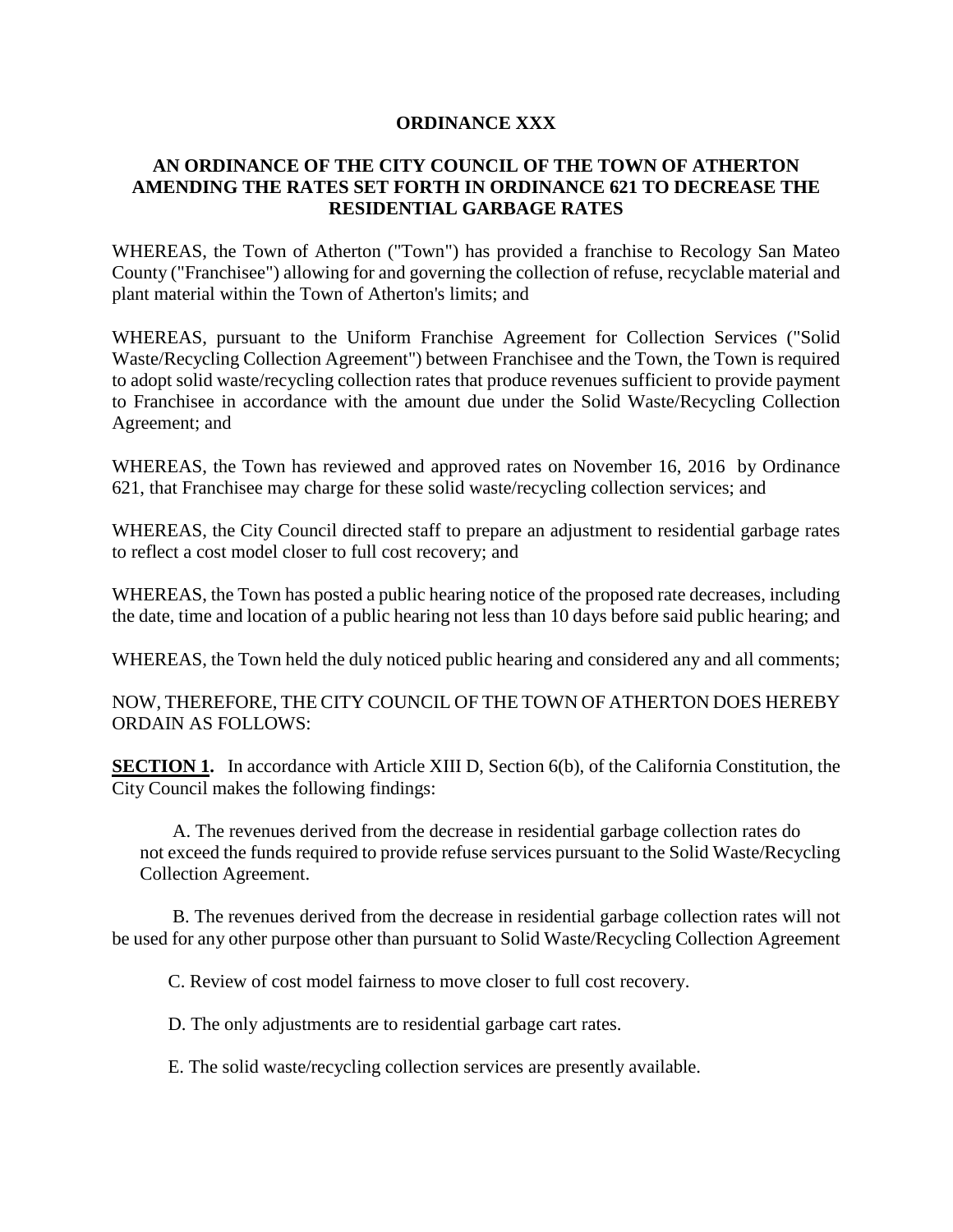**SECTION 2.** Beginning on the effective date of this Ordinance, the residential garbage cart collection rates are amended as listed below.

## **Residential Rates:**

|                                | <b>Rates</b> |
|--------------------------------|--------------|
| <b>Black Garbage Container</b> |              |
| 20 gallon                      | \$25.00      |
| 32 gallon                      | \$50.00      |
| 64 gallon                      | \$93.00      |
| 96 gallon                      | \$138.00     |

# **Minimum Monthly Flat Fee:**

| <b>Cart Size</b> | <b>Current</b><br>Rate | <b>Minimum</b><br><b>Monthly</b> | <b>PLUS</b><br><b>Standard</b> | <b>Total Current</b><br>Rate |
|------------------|------------------------|----------------------------------|--------------------------------|------------------------------|
|                  |                        | <b>Flat Fee</b>                  | <b>Cart rate</b>               |                              |
| 20 Gallon        | \$25                   | \$25                             |                                | \$25                         |
| 32 Gallon        | \$50                   | \$25                             | \$25                           | \$50                         |
| 64 Gallon        | \$93                   | \$25                             | \$68                           | \$93                         |
| 96 Gallon        | \$138                  | \$25                             | \$113                          | \$138                        |

**SECTION 3**. The City Council hereby declares that it would have passed this Ordinance, sentence by sentence, paragraph by paragraph, and section by section, and does hereby declare that any provisions in this Ordinance are severable and, if for any reason any sentence, paragraph or section of this Ordinance shall be held invalid, such decision shall not affect the validity of the remaining parts of this Ordinance.

**SECTION 4.** This Ordinance was approved by a 2/3 vote of the City Council pursuant to Health & Safety Code section 5471.

**SECTION 5**. This Ordinance shall take effect thirty (30) days after adoption as provided by Government Code section 36937.

**SECTION 6.** This Ordinance shall be published once fifteen (15) days after its passage in a newspaper of general circulation, printed, published and circulated in the City in accordance with Government Code section 36933.

\* \* \* \* \* \* \* \* \* \* \* \* \*

Introduced at a regular meeting of the City Council held on March 15, 2017, and passed and adopted by the City Council of the Town of Atherton on the  $15<sup>th</sup>$  day of April, 2017 by the following roll call vote, to wit: